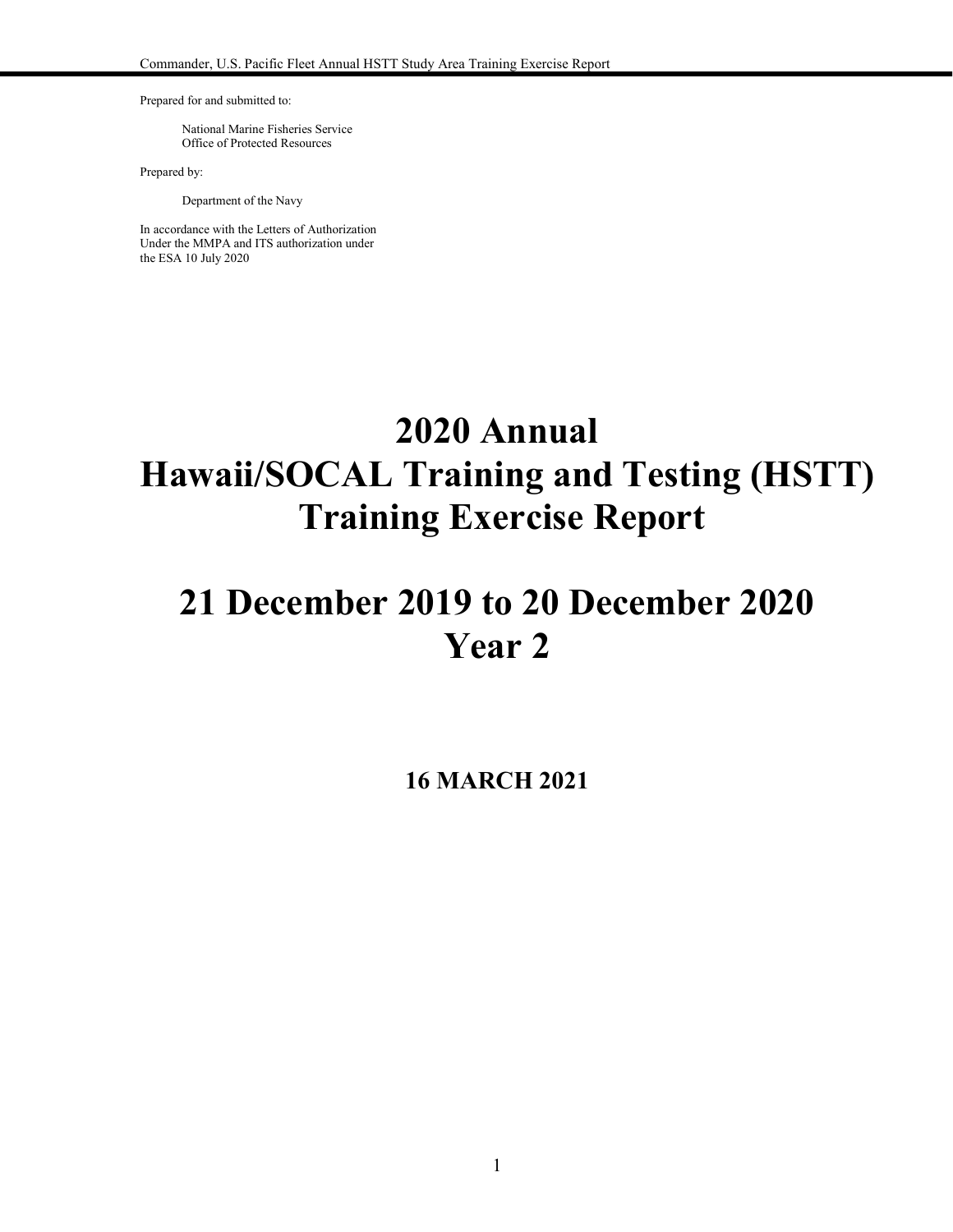# **TABLE OF CONTENTS**

### ANNUAL HSTT STUDY AREA TRAINING EXERCISE REPORT

| (1) HSTT – Major Training Exercises (MTEs)<br>(ii) Individual marine mammal sighting information for each sighting when mitigation occurred |  |
|---------------------------------------------------------------------------------------------------------------------------------------------|--|
|                                                                                                                                             |  |
| (3) HSTT – Summary of Sources Used                                                                                                          |  |
| (4) HSTT - Humpback Whale Special Reporting Area (December 15 - April 15)13                                                                 |  |
|                                                                                                                                             |  |
|                                                                                                                                             |  |
|                                                                                                                                             |  |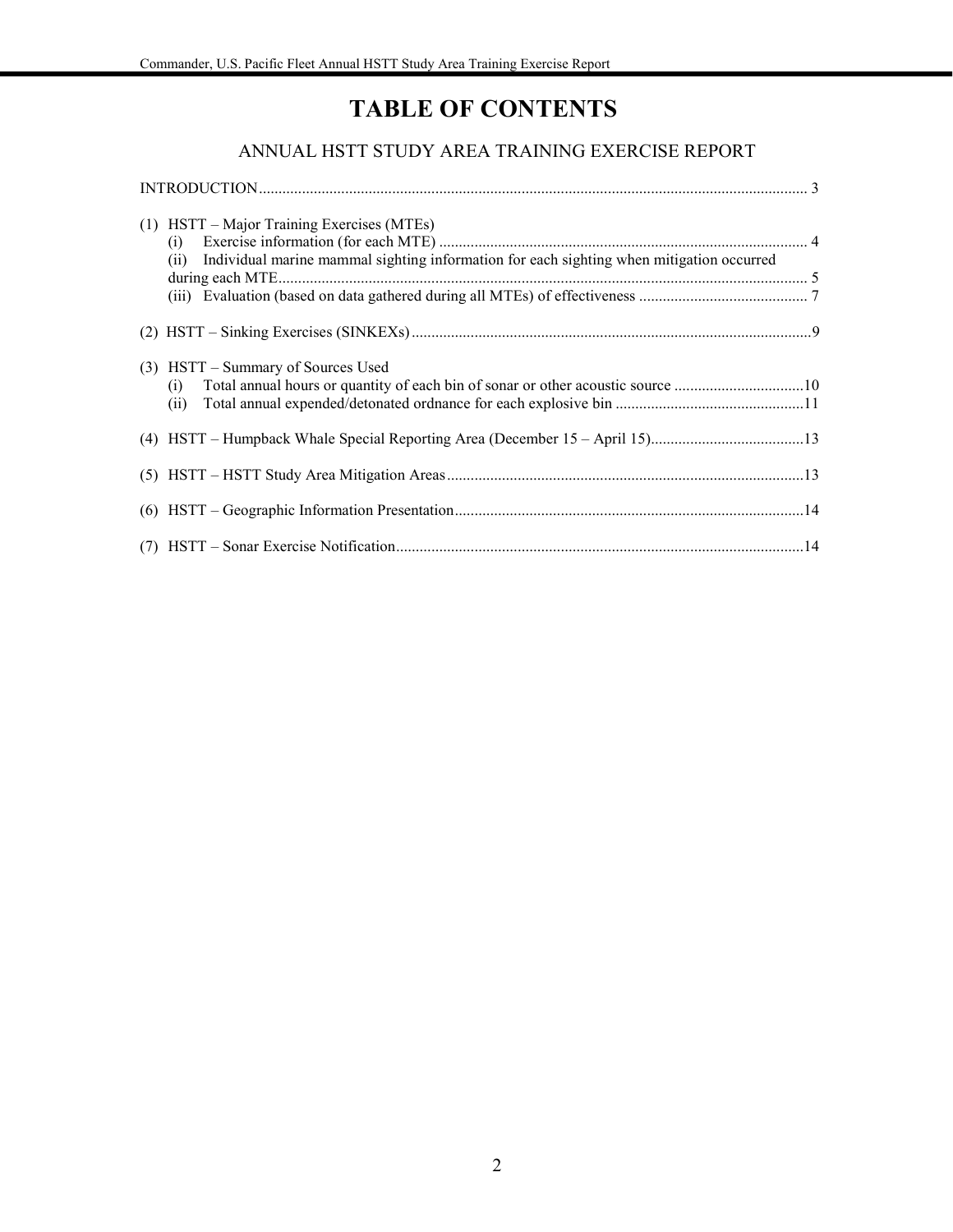## **HAWAII-SOUTHERN CALIFORNIA TRAINING AND TESTING STUDY AREA TRAINING EXERCISE REPORT**

# **INTRODUCTION**

The U.S. Navy prepared this unclassified Annual Training Exercise Report covering the period from 21 December 2019 to 20 December 2020 in compliance with the National Marine Fisheries Service (NMFS) Final Rule, Letters of Authorization (LOA), and Incidental Take Statements under the Marine Mammal Protection Act (MMPA) and Endangered Species Act (ESA) authorizations for the U.S. Navy's Hawaii-Southern California Training and Testing (HSTT) Study Area. A classified version of this report is also submitted to NMFS.

In the HSTT Final Rule and Letters of Authorization,<sup>1</sup> the following report subsections were specified. However, only unclassified information is present within this report:

- (1) Major Training Exercises (MTEs)
	- (i) Exercise information (for each MTE)
	- (ii) Individual marine mammal sighting information for each sighting in each exercise when mitigation occurred
	- (iii) Evaluation (based on data gathered during all MTEs) of the effectiveness of mitigation measures designed to minimize the received level to which marine mammals may be exposed
- (2) Sinking Exercises (SINKEXs)
	- (i) Exercise information (gathered for each SINKEX)
	- (ii) Individual marine mammal observation (by Navy Lookouts) information (gathered for each marine mammal sighting) for each sighting where mitigation was implemented
- (3) Summary of Sources Used
	- (i) Total annual hours or quantity (per the LOA) of each bin of sonar or other acoustic sources (pile driving and air gun activities)
	- (ii) Total annual expended/detonated ordnance (missiles, bombs, sonobuoys, etc.) for each explosive bin
- (4) Humpback Whale Special Reporting Area (December 15 April 15)
- (5) HSTT Study Area Mitigation Areas
- (6) Geographic Information Presentation
- (7) Sonar Exercise Notification

The information in this report represents the best practical data collection for this period.

<sup>&</sup>lt;sup>1</sup>HSTT Requirements for Monitoring and Reporting, 50 CFR 218.75(e)(1) through (e)(7). The reporting requirements are also delineated in section 7(e) of the Training Letter of Authorization.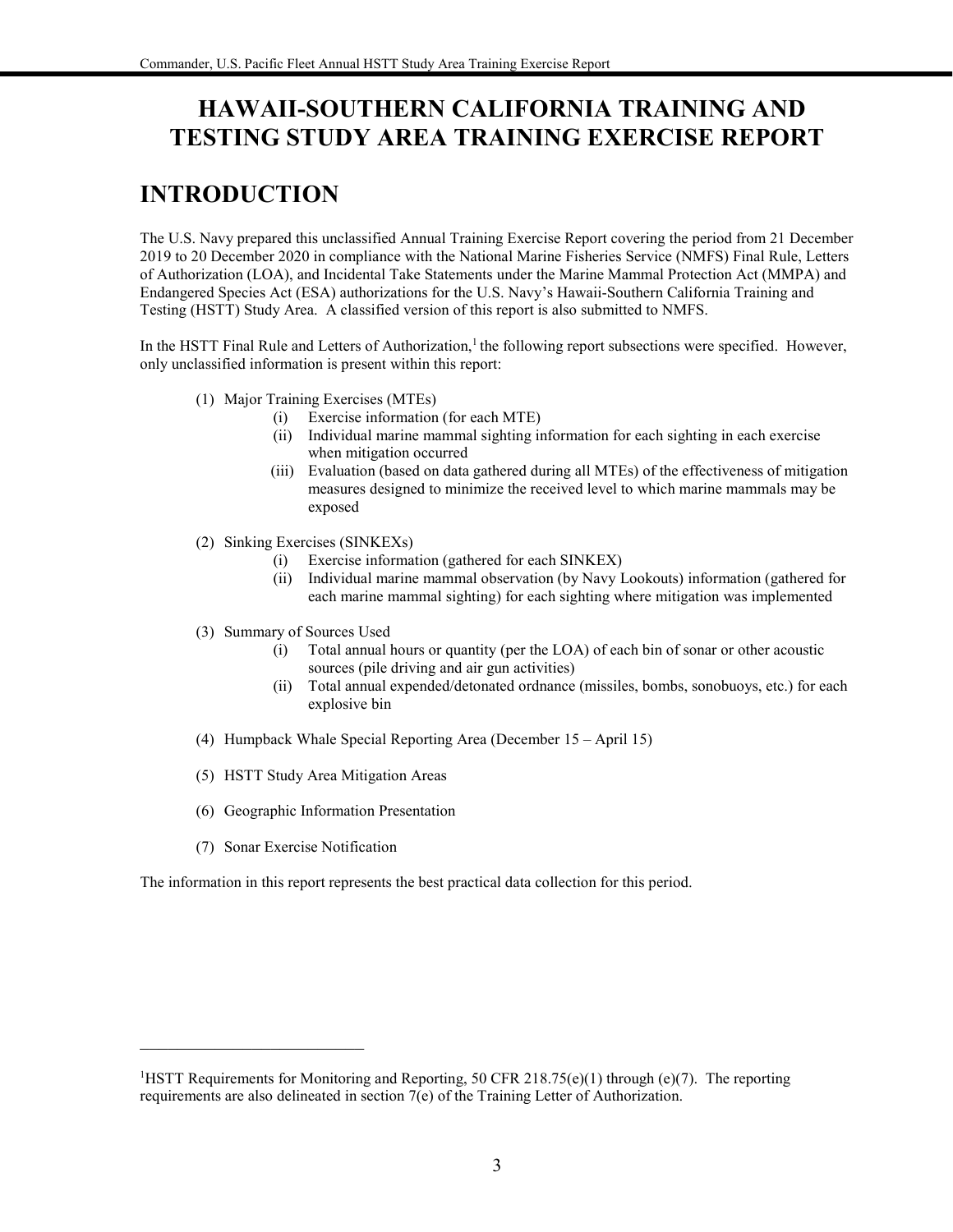### **(1) HSTT – Major Training Exercises**

This section summarizes authorized sonar use and marine mammal observations from MTEs conducted within the HSTT Study Area during the reporting period. The HSTT MTEs include Large Integrated Anti-Submarine Warfare, which consists of *Composite Training Unit Exercises* (C2X) and *Rim of the Pacific Exercise*  (RIMPAC), and Medium Integrated Anti-Submarine Warfare, which consists of *Fleet Exercises* (FLEETEX), *Sustainment Exercises* (SUSTEX), and *Undersea Warfare Exercises* (USWEX).

### **(i) Exercise information**

|                            | ಕ                                       |            | used                                 |                             | (D) Number and types of active sonar sources |                           |                                            |                                   | acoustic sources used                                                                     | (E) Number and types of passive |        | (F) Number and types of vessels, aircraft, and other<br>platforms participating |        |                                                    |         |                                    |             |
|----------------------------|-----------------------------------------|------------|--------------------------------------|-----------------------------|----------------------------------------------|---------------------------|--------------------------------------------|-----------------------------------|-------------------------------------------------------------------------------------------|---------------------------------|--------|---------------------------------------------------------------------------------|--------|----------------------------------------------------|---------|------------------------------------|-------------|
| -gi<br>점<br>$\mathfrak{S}$ | ది<br>$\mathbf{\widehat{e}}$            | $\odot$    | ₹.<br>ē<br>Е<br>$\overline{a}$<br>J. | $\overline{a}$<br>$\bar{a}$ | Ρã<br>Hei<br>$\sin$                          | Š<br>$\bullet$<br>÷<br>٠Ħ | æ<br>$\blacksquare$<br>Tow<br>$_{\rm cou}$ | 림 훘<br>٥<br>ු<br>ь<br>$S$ ur<br>ē | Ē<br>nar<br>$\overline{\mathbf{s}}$<br>.e<br>$\overline{\phantom{a}}$<br>Submar<br>mounte | È<br>ĉ<br>土<br>词                | ≻<br>⊨ | ت                                                                               | DDG    | 60<br>$\epsilon$<br>ъĒ.<br>흡<br>60R<br>NH.<br>helo | ≃<br>È. | $\overline{A}$<br>Sub <sub>1</sub> | Non<br>ship |
| C2X                        | $6$ Apr $- 2$ Jun 2020                  | SOCAL      | $\ast$                               | $\ast$                      | $\ast$                                       | $\ast$                    | $\ast$                                     | $\ast$                            | $\ast$                                                                                    | $\ast$                          | $\ast$ | $\ast$                                                                          | $\ast$ | $\ast$                                             | *       | $\ast$                             | $\ast$      |
| <b>RIMPAC</b>              | $17 \text{ Aug} - 31 \text{ Aug } 2020$ | <b>HRC</b> | $\ast$                               | $\ast$                      | $\ast$                                       | $\ast$                    | $\ast$                                     | $\ast$                            | *                                                                                         | $\ast$                          | $\ast$ | $\ast$                                                                          | $\ast$ | $\ast$                                             | *       | $\ast$                             | $\ast$      |
| <b>SUSTEX</b>              | 7 Dec - 22 Dec 2020                     | SOCAL      | $\ast$                               | $\ast$                      | $\ast$                                       | $\ast$                    | ∗                                          | $\ast$                            | *                                                                                         | $\ast$                          | $\ast$ | $\ast$                                                                          | *      | ∗                                                  | $\ast$  | $\ast$                             |             |

#### **Table 1-1. MTEs conducted in the HSTT Study Area**

\*Information is presented in the classified version of this report

#### **Table 1-1 (continued). MTEs conducted in the HSTT Study Area**

|                     | tive<br>$_{\rm{ded}}$       |                 |                                                                                  |                | (H) Total hours of each active source bin |                                   |                                                     |                    |                        |                                         |                                                     |                                                              |                                                     |                     |                     |                         |                           |                                          |                 |                                                               |                                   |                                                  |                                          |                 |                  |                                                   |             |                                                                      |
|---------------------|-----------------------------|-----------------|----------------------------------------------------------------------------------|----------------|-------------------------------------------|-----------------------------------|-----------------------------------------------------|--------------------|------------------------|-----------------------------------------|-----------------------------------------------------|--------------------------------------------------------------|-----------------------------------------------------|---------------------|---------------------|-------------------------|---------------------------|------------------------------------------|-----------------|---------------------------------------------------------------|-----------------------------------|--------------------------------------------------|------------------------------------------|-----------------|------------------|---------------------------------------------------|-------------|----------------------------------------------------------------------|
| 뎧<br>$\mathfrak{D}$ | 0<br>$\mathbf{\widehat{E}}$ | tion<br>$\odot$ | ation<br>픦<br>Έ<br>$\bullet$<br>$\bullet$<br>ota<br>$\overline{\text{S}}$<br>⊙ ë | (hours)<br>LF6 | rs)<br>Ξ<br>قع<br><b>MF1</b>              | urs)<br>ō<br>€<br>K<br><b>MF1</b> | $\tilde{\mathbf{s}}$<br>$\tilde{\mathbf{g}}$<br>MF3 | rs)<br>(hou<br>MF4 | (count)<br><b>MIF5</b> | $\mathbf{m}$<br>COLL<br>MF <sub>6</sub> | $\Omega$<br>$\bullet$<br>ف<br>$\blacksquare$<br>NF. | urs)<br>$\bar{\mathbf{e}}$<br>$\overline{\mathbf{c}}$<br>MF1 | $\hat{\mathbf{s}}$<br>(hour:<br>$\blacksquare$<br>曽 | rs)<br>(hou<br>HIF3 | r s)<br>(hou<br>HF4 | $\Omega$<br>(hou<br>HF8 | ours)<br>€<br><b>LASN</b> | $_{\rm (count)}$<br>$\sim$<br><b>ASW</b> | (hours)<br>ASW3 | $\widehat{\mathbf{H}}$<br>$\bullet$<br>ತಿ<br>$S_{\mathbf{W}}$ | rs)<br>Ξ<br>ē<br>€<br>5<br>$\sum$ | ount)<br>$\tilde{\boldsymbol{c}}$<br><b>TORP</b> | $_{\text{count}}$<br>ತಿ<br>$\sim$<br>ORP | (hours)<br>FLS2 | rs)<br>$M3$ (hor | urs)<br>$\bar{\mathbf{e}}$<br>S <sub>2</sub><br>ã | (hour;<br>Ø | (high,<br>height<br>$\bullet$<br>Wav<br>age)<br>$\mathbf{\tilde{e}}$ |
| C2X                 | $6$ Apr $- 2$ Jun 2020      | SOCAL           | $\ast$                                                                           | $\ast$         | $\ast$                                    | $\ast$                            | $\ast$                                              | $\ast$             | $\ast$                 | $\ast$                                  | $\ast$                                              | $\ast$                                                       | $\ast$                                              | $\ast$              | $\ast$              | $\ast$                  | $\ast$                    | $\ast$                                   | $\ast$          | $\ast$                                                        | $\ast$                            | $\ast$                                           | $\ast$                                   | $\ast$          | $\ast$           | $\ast$                                            | $\ast$      | 13,1,2                                                               |
| RIMPAC              | 17 Aug - 31 Aug 2020        | <b>HRC</b>      | $\ast$                                                                           | $\ast$         | $\ast$                                    | $\ast$                            | $\ast$                                              | $\ast$             | $\ast$                 | $\ast$                                  | $\ast$                                              | $\ast$                                                       | $\ast$                                              | $\ast$              | $\ast$              | $*$                     | $\ast$                    | $\ast$                                   | $\ast$          | $\ast$                                                        | $\ast$                            | $\ast$                                           | $\ast$                                   | $\ast$          | $\ast$           | $\ast$                                            | $\ast$      | 6,4,4                                                                |
| <b>SUSTEX</b>       | $7$ Dec $- 22$ Dec $2020$   | SOCAL           | $\ast$                                                                           | $\ast$         | $\ast$                                    | $\ast$                            | $\ast$                                              | $\ast$             | $\ast$                 | $\ast$                                  | $\ast$                                              | $\ast$                                                       | $\ast$                                              | $\ast$              | $\ast$              | $\ast$                  | $\ast$                    | $\ast$                                   | $\ast$          | $\ast$                                                        | $\ast$                            | *                                                | $\ast$                                   | $\ast$          | $\ast$           | $\ast$                                            | $\ast$      | 13,2,9                                                               |

\*Information is presented in the classified version of this report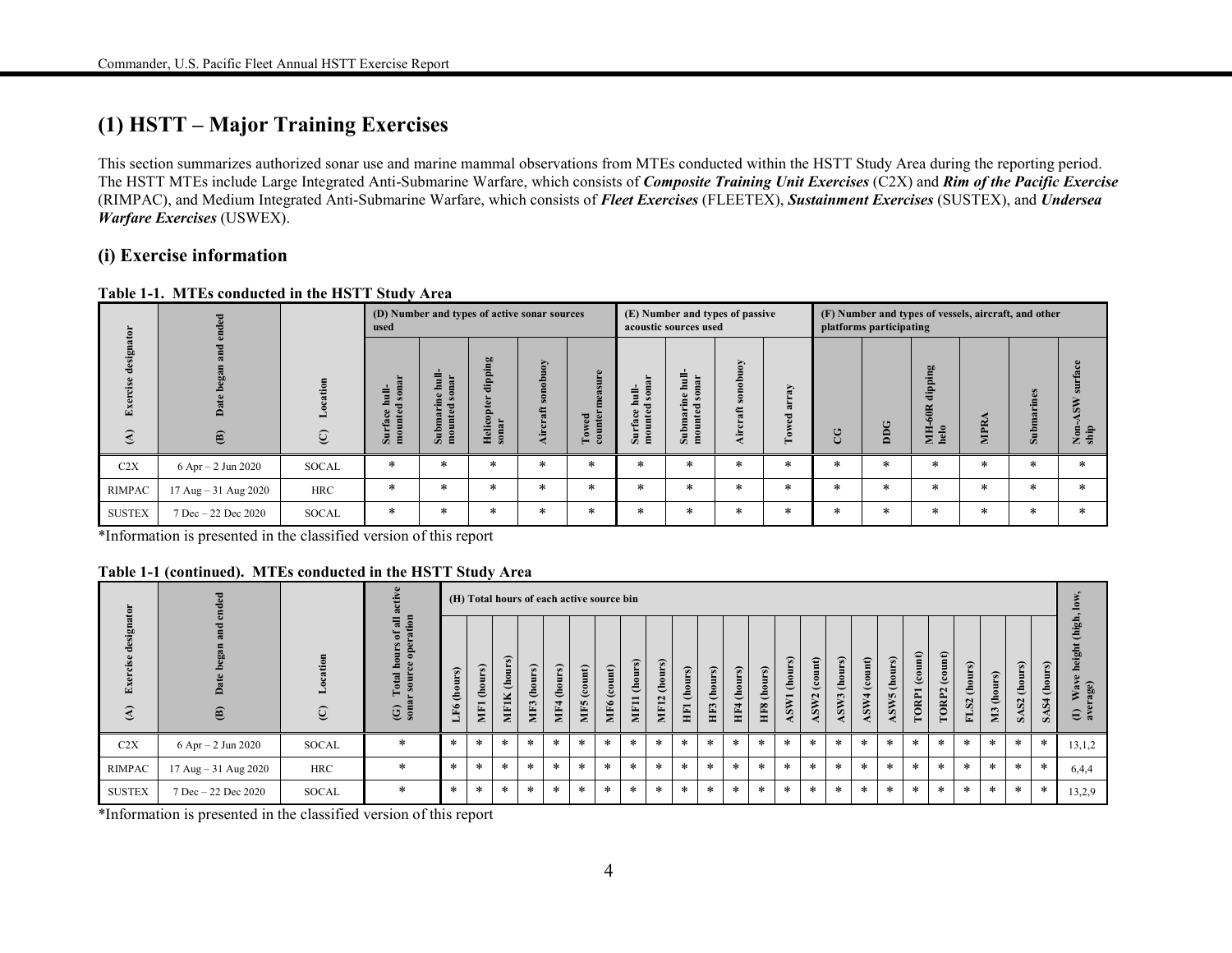### **(ii) Individual marine mammal sighting information for each sighting in each exercise when mitigation occurred**

|       | sighting<br>$\mathfrak{h}$<br>Έ<br>≏ |       | Species<br>$\mathbf{\widehat{E}}$ | viduals<br>'ਰ<br>트.<br>ัร<br>Φ<br>Numb<br>ପ୍ର | S <sub>O</sub> r<br>$\ddot{5}$<br>$\bullet$<br>detection<br>Initial<br>ê | ಕೆ<br>$\mathbf{m}$ a<br>ð<br>¢<br>was<br>ĎЧ,<br>vation<br>ಲ<br>ĠÉ<br>$\omega$<br>ė,<br>obser<br>ð<br>cation<br>platform<br>from<br>੶੩<br>ョ<br>囯 | with<br>ত<br>vers<br>$\overline{\mathbf{a}}$<br>$(\min)$<br>ser<br>$\bullet$<br>G<br>$\mathbf{e}$<br>ಡ<br>mammal<br>∍<br>time<br>$\overline{ }$<br>ರ<br>Œ<br>ð<br>$\blacksquare$<br>$-1$<br>marine<br>ength<br>$\mathbf{a}$<br>$\blacksquare$<br>$\overline{\mathbf{a}}$<br>톱<br>⊐<br>$\widehat{\mathbf{E}}$ | ale)<br>Ō<br><b>Beaufo</b><br>state<br>Sea<br>$\odot$ | (mm)<br>Visibility<br>$\oplus$ | ð<br>time<br>$\overline{\mathbf{a}}$<br>$\mathbf{e}$<br>Ξ.<br>ξ<br>$\omega$<br>$\mathbf{r}$<br>$\mathbf{S}$<br>ting<br>ರ<br>$\overline{5}$<br>sigh<br>$\boldsymbol{\omega}$<br>$\boldsymbol{\ominus}$ | rce<br>animal<br>500<br>50u<br>ರ<br>$n\mathbf{a}$<br>À<br>ether<br>500<br>$\ddot{\bullet}$<br>2000<br>ø<br>$\overline{5}$<br>200<br>≩<br>0<br>ā<br>$\tilde{\mathsf{e}}$<br>ರ<br>ट्र<br>$\overline{a}$<br>200<br>$\frac{1}{2}$<br>$\cdot$<br>Indicati<br>уq.<br>$\overline{\mathbf{C}}$<br>1000<br>$\bullet$<br>$\overline{M}$<br>$\overline{5}$<br>$\Theta$ | $\mathbf{F}$<br>na<br>sonar<br>$0$ WM<br>$\overline{\mathbf{s}}$<br>ರ<br>ð<br>$\bullet$<br>$\sin$<br>eration<br>$y$ ed<br>delay<br>$\mathbf{a}$<br>0<br>$\bullet$<br>ឨ<br>c<br>ê<br>€<br>$\omega$<br>G.<br>ಠ<br>рg<br>Whether<br>≩<br>$\overline{\mathbf{p}}$<br>≘<br><b>SOT</b><br>how<br>was<br>sen<br>$\mathfrak{D}$ | and<br>۹.<br>$\mathbf{a}$<br>Č<br>Ea<br>ಪ<br>ಕ<br>≏<br>S<br>$\overline{\mathbf{G}}$<br>rel<br>Ξ<br>$\mathbf{g}$<br>톱<br>≒<br>æ<br>Э | Œ<br>$\boldsymbol{\mathsf{s}}$<br>日.<br>pla<br>ng<br>۹e<br>Ξ<br>ë<br>۰<br>Ξ<br>c<br>ಠ<br>c<br>ଇ<br>Φ<br>yed<br>languag<br>$\breve{\mathbf{a}}$<br>present<br>ser<br>Ë.<br>$\overline{\epsilon}$<br>ë<br>$a$ n<br>ន<br>$\widehat{\mathbf{z}}$ |
|-------|--------------------------------------|-------|-----------------------------------|-----------------------------------------------|--------------------------------------------------------------------------|-------------------------------------------------------------------------------------------------------------------------------------------------|--------------------------------------------------------------------------------------------------------------------------------------------------------------------------------------------------------------------------------------------------------------------------------------------------------------|-------------------------------------------------------|--------------------------------|-------------------------------------------------------------------------------------------------------------------------------------------------------------------------------------------------------|-------------------------------------------------------------------------------------------------------------------------------------------------------------------------------------------------------------------------------------------------------------------------------------------------------------------------------------------------------------|-------------------------------------------------------------------------------------------------------------------------------------------------------------------------------------------------------------------------------------------------------------------------------------------------------------------------|-------------------------------------------------------------------------------------------------------------------------------------|----------------------------------------------------------------------------------------------------------------------------------------------------------------------------------------------------------------------------------------------|
| 5-May | 1638Z                                | SOCAL | Whale                             |                                               | Vis                                                                      | CG                                                                                                                                              | 2                                                                                                                                                                                                                                                                                                            | $\mathcal{L}$<br>∠                                    | 8                              | Y                                                                                                                                                                                                     | 1,000-2,000                                                                                                                                                                                                                                                                                                                                                 | Powered down<br>sonar                                                                                                                                                                                                                                                                                                   | Whale bearing 300T,<br>ship course 210T,<br>opening ship                                                                            | Blowing                                                                                                                                                                                                                                      |

### **Table 1-2. HSTT MTE – Individual Marine Mammal and Sea Turtle Mitigation Sighting Information: C2X 6 Apr – 2 Jun 2020**

| Table 1-3. HSTT MTE – Individual Marine Mammal and Sea Turtle Mitigation Sighting Information: RIMPAC 17 Aug – 31 Aug 2020 |  |  |
|----------------------------------------------------------------------------------------------------------------------------|--|--|
|----------------------------------------------------------------------------------------------------------------------------|--|--|

| sighting<br>$\mathfrak{h}$<br>cation<br>Date/time/lo | Species<br>$\mathbf{\widehat{e}}$ | ividuals<br>$\overline{\mathbf{u}}$<br>$\bullet$<br>Number<br>ପ୍ର | sensor<br>detection<br>Initial<br>$\widehat{e}$ | $\bullet$<br>ರ<br>$\overline{\text{ma}}$<br>ð<br>type<br>$\mathbf{a}$<br>≧<br>ation<br>specific<br>obser<br>$\mathfrak{b}$<br>Indication<br>platform<br>from<br>$\widehat{E}$ | with<br>contact<br>ers<br>$(\min)$<br>⋗<br>obser <sup>-</sup><br>visual<br>mammal<br>me<br>maintained<br>≔<br>ð<br>marine<br>Length<br>$\widehat{\mathbf{E}}$ | ale)<br>$\mathbf{s}$<br><b>(Beaufort</b><br>state<br>Sea<br>ල | (mm)<br>Visibility<br>€ | ិ៍<br>time<br>$\overline{\mathbf{a}}$<br>use<br>르.<br>g<br>$\bullet$<br>sourc<br>$\infty$<br>sighting<br>Sound<br>$\boldsymbol{\in}$ | source<br>animal<br>500<br>ğ<br>sonar<br>$000-2000yd$<br>whether<br>500<br>from<br>200<br>бf<br>d,<br>$\overline{\mathbf{y}}$<br>Indication<br>200<br>>2000<br>$\bullet$<br>$1000 \text{ yd}$<br>was<br>$\overline{\mathbf{c}}$<br>$\Theta$ | ರ<br>ಷ<br>sonar<br>sonar<br>own,<br>ರ<br>$\overline{a}$<br>$\mathbf{a}$<br>shut<br>$\bullet$<br>operation<br>delayed<br>delay<br>ð<br>g<br>the<br>was<br>power<br>long<br>Whether<br>sensor<br>how<br>was<br>$\mathbf{\widehat{z}}$ | and<br>motion<br>$u$ e<br>yel<br>ð<br>ロ<br>$f^a$<br>ಕ<br>animal's<br>ing<br>as<br>S<br>bear<br>ಕ<br>⋗<br>ssel<br>¢<br>ess<br>Se<br>岳<br>true<br>Ξ<br>ē<br><b>g</b><br>르.<br>៑<br>E<br>$\boldsymbol{\mathsf{s}}$<br>atio<br>ecton<br>g<br>mounted<br>$\bullet$<br>relati<br><u>tim</u><br>$\mathbf{S}$<br>ani<br>€<br>E<br>H<br>Э | were<br>$\boldsymbol{\mathfrak{g}}$<br>plain<br>trying<br>calves<br>the<br>.크<br>the<br>without<br>$\mathbf{a}$<br>E,<br>any<br>epo<br>₹<br>behavior<br>any<br>H.<br>must<br>and<br>and<br>$\bullet$<br>Lookouts<br>animal(s)<br>language<br>observed<br>present<br>egori<br>$\overline{\mathbf{a}}$<br>$\widehat{\Xi}$ |
|------------------------------------------------------|-----------------------------------|-------------------------------------------------------------------|-------------------------------------------------|-------------------------------------------------------------------------------------------------------------------------------------------------------------------------------|---------------------------------------------------------------------------------------------------------------------------------------------------------------|---------------------------------------------------------------|-------------------------|--------------------------------------------------------------------------------------------------------------------------------------|---------------------------------------------------------------------------------------------------------------------------------------------------------------------------------------------------------------------------------------------|-------------------------------------------------------------------------------------------------------------------------------------------------------------------------------------------------------------------------------------|----------------------------------------------------------------------------------------------------------------------------------------------------------------------------------------------------------------------------------------------------------------------------------------------------------------------------------|-------------------------------------------------------------------------------------------------------------------------------------------------------------------------------------------------------------------------------------------------------------------------------------------------------------------------|
|                                                      |                                   |                                                                   |                                                 |                                                                                                                                                                               |                                                                                                                                                               |                                                               |                         |                                                                                                                                      | No marine mammal mitigations reported during this exercise.                                                                                                                                                                                 |                                                                                                                                                                                                                                     |                                                                                                                                                                                                                                                                                                                                  |                                                                                                                                                                                                                                                                                                                         |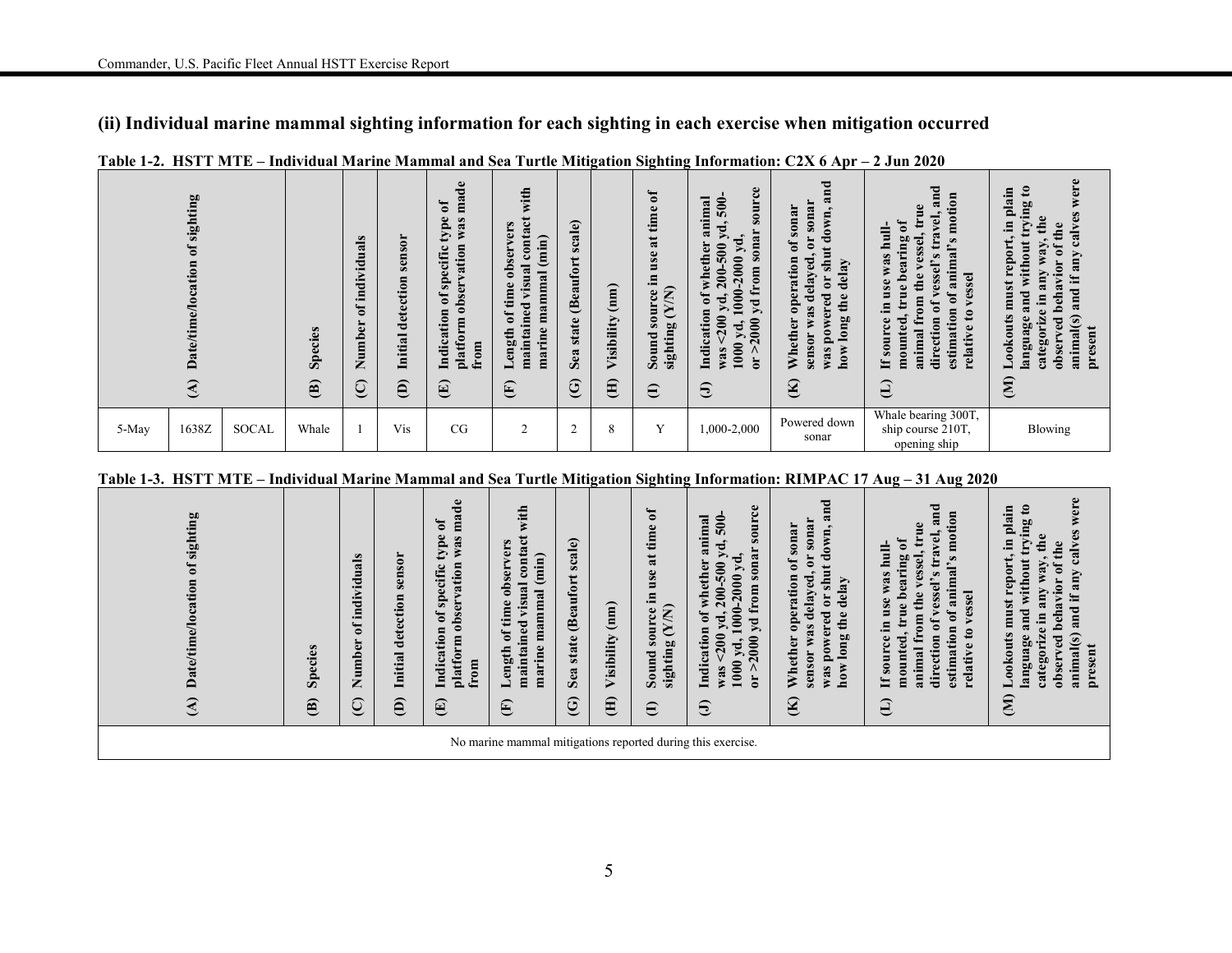| sighting<br>ð<br>Date/time/location<br>Ê | Species<br>$\widehat{\mathbf{C}}$ | als<br>Ë<br>ا الأ<br>indi<br>ð<br>۰<br>Numbe<br>E | ð<br>sens<br>detection<br>Initial<br>$\widehat{Q}$ | made<br>đ<br>type<br>was<br>observation<br>specific<br>$\mathfrak{b}$<br>Indication<br>platform<br>from<br>$\mathbf{g}$ | with<br>contact<br>observers<br>marine mammal (min)<br>visual<br>of time<br>maintained<br>Length<br>$\circledcirc$ | scale)<br>(Beaufort<br>state<br>Sea<br>$\widehat{\Xi}$ | $\binom{mm}{m}$<br>Visibility<br>$\oplus$ | ัธ<br>time<br>$\ddot{a}$<br>use<br>.크<br>$\widehat{\mathsf{K}}$<br>source<br>sighting (Y<br>Sound<br>$\epsilon$ | source<br>animal<br>500<br>$\bullet$<br>Þ,<br>sonar<br>$1000-2000$ yd<br>whether<br>500<br>from<br>$200 -$<br>ъ<br>$\mathbf{d},$<br>$\overline{y}$<br>Indication<br>200<br>2000<br>yd,<br>1000<br>$\alpha$<br>was<br>$\mathcal{E}$ | ರ<br>$\mathbf{\overline{a}}$<br>sonar<br>sonar<br>lown,<br>$\overline{\mathbf{C}}$<br>ರ<br>ð<br>shu<br>$\bullet$<br>operation<br>delayed<br>delay<br>$\overline{\mathbf{c}}$<br>the<br>powered<br>was<br>long<br>Whether<br>sensor<br>how<br>was<br>$\otimes$ | and<br>motion<br>true<br>yel<br>$\mathfrak{b}$<br>$\mathbf{1}$<br>tra<br>animal's<br>vessel<br>e bearing<br>was<br>$\boldsymbol{\omega}$<br>មិ<br>vessel<br>the<br>Ū<br><b>use</b><br>$\bullet$<br>$\mathbf{m}$<br>ð<br>m <sub>0</sub><br>ัธ<br>르.<br>estimation<br>relative to<br>∉<br>source<br>$\overline{5}$<br>mounted<br>animal<br>۴e<br>H<br>渇<br>$\infty$ | were<br>$\boldsymbol{\mathfrak{e}}$<br>plain<br>trying<br>any calves<br>the<br>Ξ.<br>of the<br>must report,<br>$\bullet$<br>without<br>categorize in any way<br>vior<br>H.<br>beha <sup>®</sup><br>and<br>and<br>Lookouts<br>animal(s)<br>language<br>$\mathbf{g}$<br>present<br>ser<br>ۊ<br>$\overline{S}$ |
|------------------------------------------|-----------------------------------|---------------------------------------------------|----------------------------------------------------|-------------------------------------------------------------------------------------------------------------------------|--------------------------------------------------------------------------------------------------------------------|--------------------------------------------------------|-------------------------------------------|-----------------------------------------------------------------------------------------------------------------|------------------------------------------------------------------------------------------------------------------------------------------------------------------------------------------------------------------------------------|---------------------------------------------------------------------------------------------------------------------------------------------------------------------------------------------------------------------------------------------------------------|-------------------------------------------------------------------------------------------------------------------------------------------------------------------------------------------------------------------------------------------------------------------------------------------------------------------------------------------------------------------|-------------------------------------------------------------------------------------------------------------------------------------------------------------------------------------------------------------------------------------------------------------------------------------------------------------|
|                                          |                                   |                                                   |                                                    |                                                                                                                         |                                                                                                                    |                                                        |                                           |                                                                                                                 | No marine mammal mitigations reported during this exercise.                                                                                                                                                                        |                                                                                                                                                                                                                                                               |                                                                                                                                                                                                                                                                                                                                                                   |                                                                                                                                                                                                                                                                                                             |

**Table 1-4. HSTT MTE – Individual Marine Mammal and Sea Turtle Mitigation Sighting Information: SUSTEX 7 Dec – 22 Dec 2020**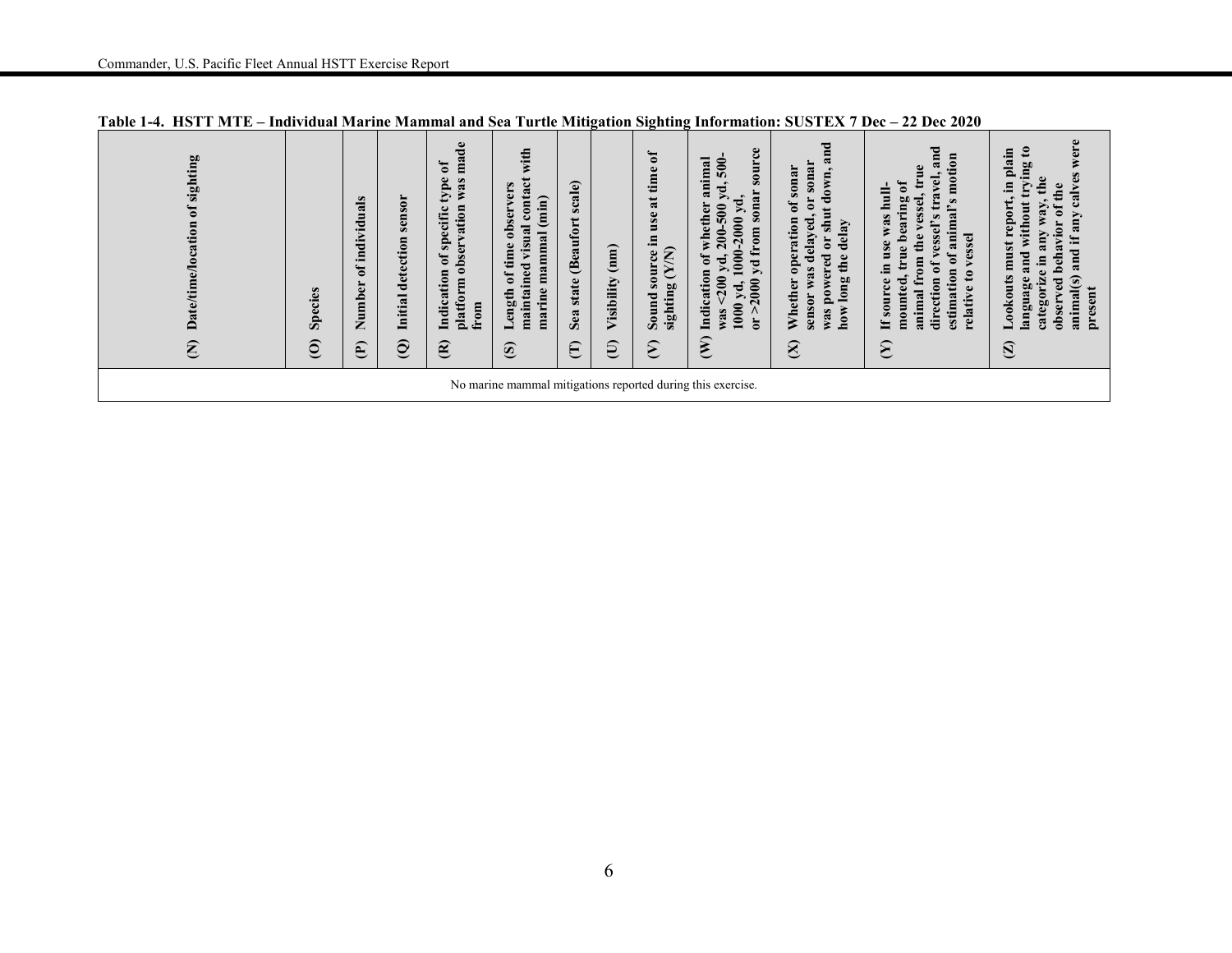### **(iii) Evaluation (based on data gathered during all exercises) of effectiveness**

There were three major training exercises conducted in the HSTT Study Area this reporting period (see **Table 1-5**). In support of these MTEs, the Navy conducted over 1,586 hours of Marine Species Awareness Training for at least 1,275 personnel prior to the beginning of these training exercises.

| <b>MTE</b> Type | <b>Dates</b>             | # of Exercise<br><b>Days</b> | # of US Ships<br><b>Involved (MFAS</b><br>and non-MFAS) | # of Marine Mammal<br><b>Mitigation Sightings</b> | # of Marine<br><b>Mammals</b> |
|-----------------|--------------------------|------------------------------|---------------------------------------------------------|---------------------------------------------------|-------------------------------|
| C2X             | 6 Apr $-2$ Jun 2020      | 27                           |                                                         |                                                   |                               |
| <b>RIMPAC</b>   | 17 Aug $-31$ Aug 2020    |                              |                                                         |                                                   |                               |
| <b>SUSTEX</b>   | $7$ Dec $-22$ Dec $2020$ | 16                           |                                                         |                                                   |                               |
|                 | Total                    | 58                           |                                                         |                                                   |                               |

**Table 1-5. HSTT Study Area Major Training Exercises.**

\*Information is presented in the classified version of this report

### **HSTT Study Area Major Training Exercise Marine Mammal Observations When Mitigation Occurred**

There was one marine mammal sighting over the course of the three MTEs in the HSTT Study Area (see **Table 1-5**) that required active sonar mitigation. The breakdown of sightings by species type is shown in **Table 1-6**.

| Table 1-6. Total number of marine mammal sightings observed from Navy platforms when mitigation |  |  |
|-------------------------------------------------------------------------------------------------|--|--|
| occurred during Major Training Exercises.                                                       |  |  |

| <b>Species Type</b> | # of Sightings | % of Total Sightings | # of Marine<br><b>Mammals</b> | % of Total Number<br>of Marine Mammals |
|---------------------|----------------|----------------------|-------------------------------|----------------------------------------|
| Dolphins            | U              | $0\%$                |                               | $0\%$                                  |
| Whales              |                | 100%                 |                               | 100%                                   |
| Pinnipeds           |                | $0\%$                | $\Omega$                      | 0%                                     |
| Turtles             |                | $0\%$                |                               | $0\%$                                  |
| Not recorded        |                | $0\%$                |                               | $0\%$                                  |
| <b>Totals:</b>      |                |                      |                               |                                        |

### **SUMMARY: Mitigation Effectiveness and Navy Mitigation Zone Adherence**

During this year's MTEs in the HSTT Study Area, prescribed NMFS mitigation zones were effectively applied in cases of observation of marine mammals within the applicable zone. **Table 1-7** depicts the maximum estimated receive levels by the marine mammal at the time the mitigation measure was applied. In each case, the Permanent Threshold Shift (PTS) threshold is higher than the estimated maximum exposure level prior to mitigation which means that the marine mammal was unlikely to experience injury. During this reporting period the proper implementation of mitigation measures for sighted marine mammals is estimated to be highly effective at preventing exposures that may result in injury (e.g. PTS).

The two categories of mitigation measures (procedural mitigation and mitigation areas) outlined in the HSTT Final Environmental Impact Statement (EIS)/Overseas Environmental Impact Statement (OEIS) of October 2018 and approved by NMFS in the HSTT Training LOA were effective in appropriately mitigating exposure of marine mammals to sonar. Fleet commanders, aircrews and ship watch teams continue to improve individual awareness and enhance reporting practices. This improvement can be attributed to the various pre-exercise conferences, mandatory Marine Species Awareness Training (including on-line training required for watch standing qualifications), adherence to required active sonar mitigation zones, and application of lessons learned in marine mammal sighting and reporting.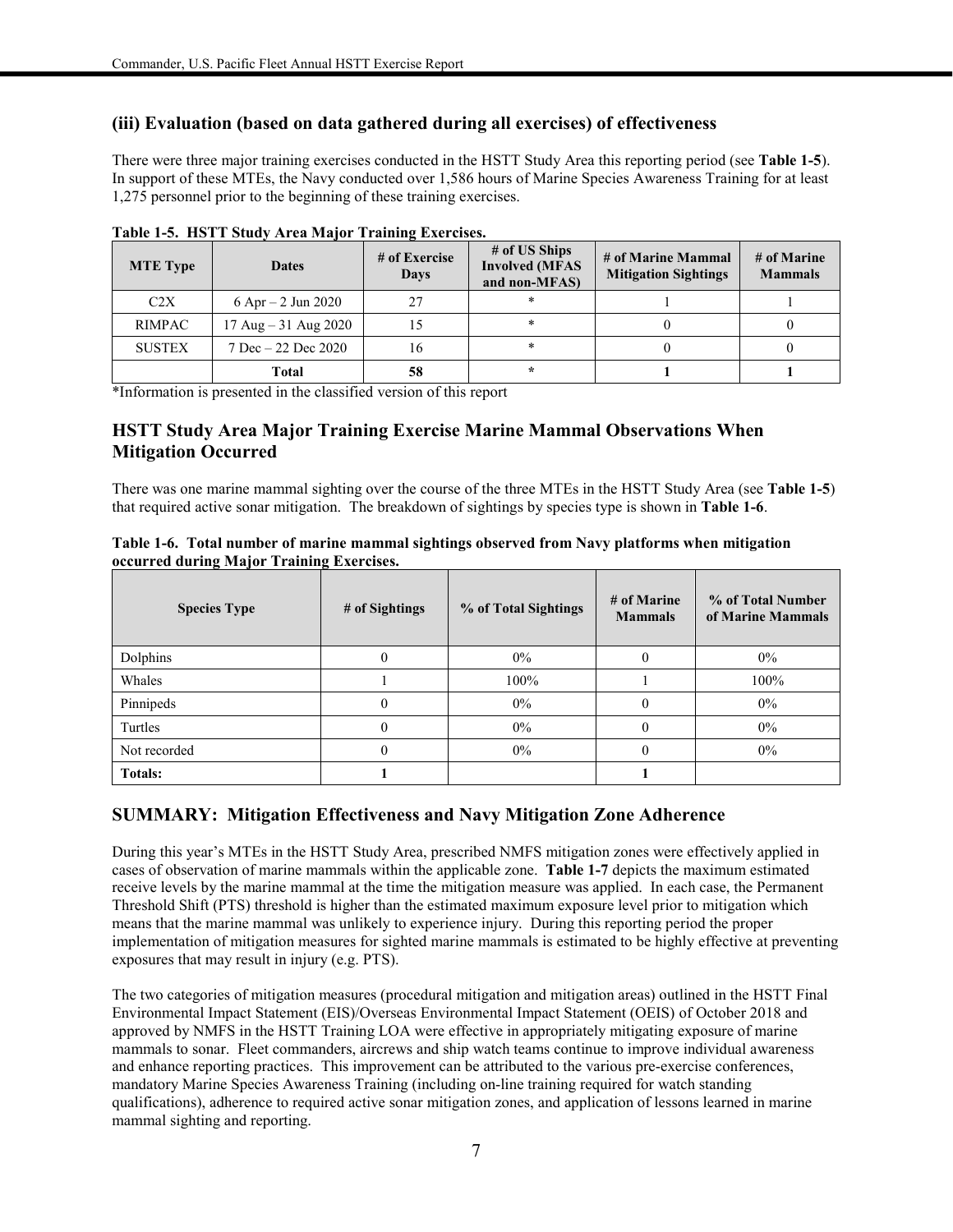| ocation<br>━ | $\mathbf{E}$<br>NΤ | €<br>Ξ<br>$\overline{\mathbf{M}}$ | $\mathbf{E}$<br>nigh<br>ies<br>ဥ<br>န္တ | als<br>Ξ<br>GJ.<br>E<br>$\bullet$<br>Έ<br>$\approx$<br>ted<br>8<br>sight<br>đ<br># | Ξ<br><b>Platfor</b> | $\mathbf{g}$<br>obser<br>time<br>ъ<br>ength<br>(imin)<br>▬ | marine<br>τ<br>which<br>۴ē<br>sigh<br>$\overline{\mathbf{a}}$<br>ನ<br>E<br>Range<br>Ε<br>$\mathbf{m}$ | sonar<br>$_{0}$ nar<br>Q<br>Ξ<br>Mitigation<br>$\widehat{\mathbf{a}}$<br>erdow<br>Ō<br>ਤ<br>pow<br>shu | $\bullet$<br>$\frac{a}{b}$<br>$\omega$<br>mitigation<br>ਸ਼ਿ<br>$\omega$<br>×<br>⋍<br>$\boldsymbol{\mathsf{s}}$<br>$\bullet$<br>$\overline{\mathbf{a}}$<br>ିକ<br>$\ddot{s}$<br>PRI<br>Ê<br>$\mathbf{r}$ | 2<br>$\overline{\textbf{s}}$ on<br>nutes<br>applied<br>Ē<br>ð<br>mitigation<br>Number | ER<br>$\overline{a}$<br>Œ,<br>Ê<br>$\omega$<br>exposur<br>£<br>$\overline{d}$<br>mitigation<br>Estimate | d.<br>$\overline{\mathbf{a}}$<br>≘<br>ರ<br>nal<br>Ē<br>5<br>ត<br>Ε<br>€<br>$\mathbf{S}$<br>$\bullet$<br>ηg<br>$\bullet$<br>Ë<br>$\bf g$<br>≌<br>ᇰ<br>$\mathbf{\tilde{p}}$<br>ā<br>띌<br><b>R</b><br>ğīy<br>ion<br>ship<br>Z<br>$_{\rm{moved}}$<br>tiga<br><b>TSIO</b><br>knot<br>Ē | ship<br>$\bullet$<br>$\overline{\mathbf{a}}$<br>ship<br>ಷ<br>ക<br>ន<br>ಡ<br>$\cdot^{\circ}$<br>t<br>im<br>elative<br>nar<br>$\mathbf{u}$<br>0<br>ω<br>$\bf \Xi$<br>ы<br>motion<br>흥<br>bea<br>and<br>ε<br>≒ | vior<br>뒹<br>ء<br>ಕ<br>ට් |
|--------------|--------------------|-----------------------------------|-----------------------------------------|------------------------------------------------------------------------------------|---------------------|------------------------------------------------------------|-------------------------------------------------------------------------------------------------------|--------------------------------------------------------------------------------------------------------|--------------------------------------------------------------------------------------------------------------------------------------------------------------------------------------------------------|---------------------------------------------------------------------------------------|---------------------------------------------------------------------------------------------------------|-----------------------------------------------------------------------------------------------------------------------------------------------------------------------------------------------------------------------------------------------------------------------------------|-------------------------------------------------------------------------------------------------------------------------------------------------------------------------------------------------------------|---------------------------|
| <b>SOCAL</b> | C2X                | May                               | Whale                                   |                                                                                    | CG                  | $\overline{2}$                                             | 1,000-2,000                                                                                           | Powered<br>down sonar                                                                                  | $<172-175$                                                                                                                                                                                             | 2                                                                                     | $< 166 - 169$                                                                                           | 667                                                                                                                                                                                                                                                                               | Whale bearing 300T,<br>ship course 210T,<br>opening ship                                                                                                                                                    | Blowing                   |

**Table 1-7. Sightings where sonar was on during detection of marine mammals, and the mitigation conducted.**

<sup>1</sup>Estimated exposure based on 20Log[R] spherical spreading propagation loss for ranges less than 1,000 yards and where nominal active sonar Source Level (SL) assumed to be 235 dB for CGs and DDGs. Actual operating parameters and oceanographic condition likely result in lower exposure. This calculation assumes exposure prior to mitigation. Once animal was spotted at the range indicated, applied mitigation would have resulted in much lower to no exposures.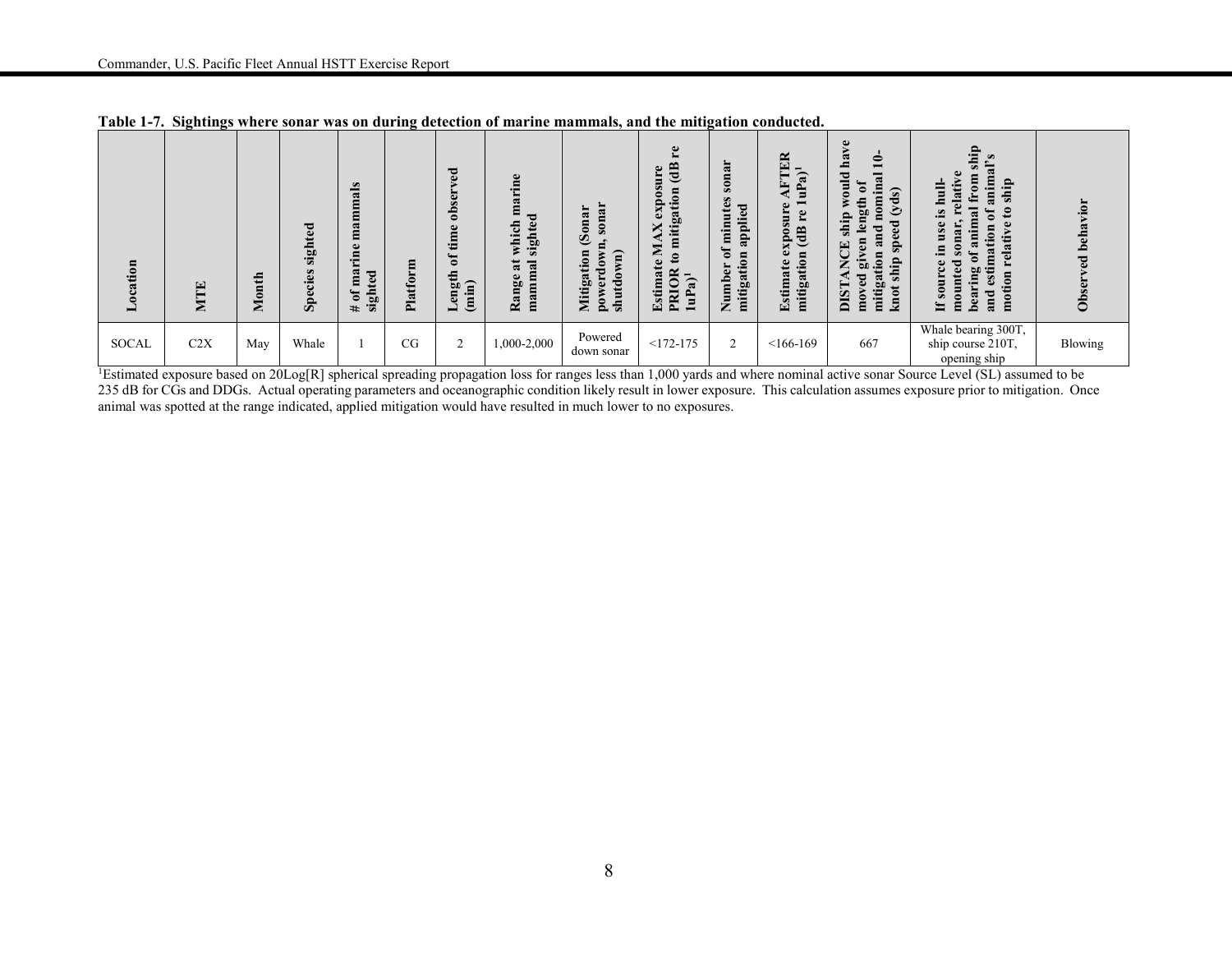### **Exposure Assessment**

Estimated exposures within 2,000 yards can be determined based on standard formulas of how sound propagates in water. Spherical spreading is generally valid within 1,000 yards from the sound source, and can be expressed as spreading loss (in dB from a source) equals 20logR (with "R" being range from the source in yards). Spherical spreading loss in the first 1,000 yards equates to 60 dB of loss. At ranges between 1,000 and 2,000 yards, the sound waves become trapped by the sea surface and bottom and cannot expand vertically. The spreading wave then forms an expanding cylinder. Cylindrical spreading loss in dB between two points can be calculated by using the formula (10logR2/R1), with "R2" being the longer range, and "R1" being 1,000 yards. Cylindrical spreading loss between 1,000 and 2,000 yards equates to an additional 3 dB of loss. By the time the wave has propagated to 2,000 yards, the sonar signal strength has decreased by a total of 63 dB. Using the AN/SQS-53 sonar as an example, transmitting at 235 dB and subtracting the 63 dB of spreading loss equates to an estimated sonar Receive Level (RL) of 172 dB at 2,000 yards. The spreading loss formulas are used to make very conservative assumptions about potential exposure. The formula is an estimation of spreading losses only and does not take into account other factors that could increase the total propagation losses such as oceanographic conditions, attenuation losses, scattering losses, and Navy-unique MFAS operating parameters which would result in slightly lower sonar transmit levels. Use of this approach to estimate potential RL at any given animal assumes the horizontal range from a visual sighting accounts for an animal across all depths at which an animal travels to predict the maximum, worst case potential exposure. In other words, this estimated worst case exposure is presented independent of the animmal's actual depth level, since a) time and depth of current and previous dives cannot be deduced from a limited surface sighting, and b) oceanographic and tactical conditions influence actual sound propagation at different depths. Given the relative motion of ships and animals at sea, the time spent with any given exposure from surface ships is likely to be limited.

### **(2) HSTT – Sinking Exercises (SINKEXs)**

One SINKEX was conducted in the HSTT Study Area during the reporting period, on 30 August 2020.

| (A) Location                                                                                                  |
|---------------------------------------------------------------------------------------------------------------|
| Hawaii Range Complex                                                                                          |
| (B) Date and time exercise began and ended                                                                    |
| 0523 local, August 30 2020 through 0032 local, 31 August 2020                                                 |
| (C) Total hours of observation by Lookouts before, during, and after exercise                                 |
| 150 hours                                                                                                     |
| (D) Total number and types of explosive bins detonated                                                        |
| E5: 127 detonations<br>E6: 5 detonations<br>E10: 7 detonations                                                |
| Number and types of passive acoustic sources used in exercise<br>(E)                                          |
| 2x SQS-53 surface hull-mounted sonar<br>1x BQQ-10 submarine hull-mounted sonar<br>18x SSQ-53 passive sonobuoy |
| Total hours of passive acoustic search time<br>(F)                                                            |
| 64 hours                                                                                                      |
| (G) Number and types of vessels, aircraft, and other platforms participating in exercise                      |
| Information is contained in the classified version of this report                                             |

|  | Table 2-1. SINKEX information for event on 30 August 2020. |  |  |
|--|------------------------------------------------------------|--|--|
|  |                                                            |  |  |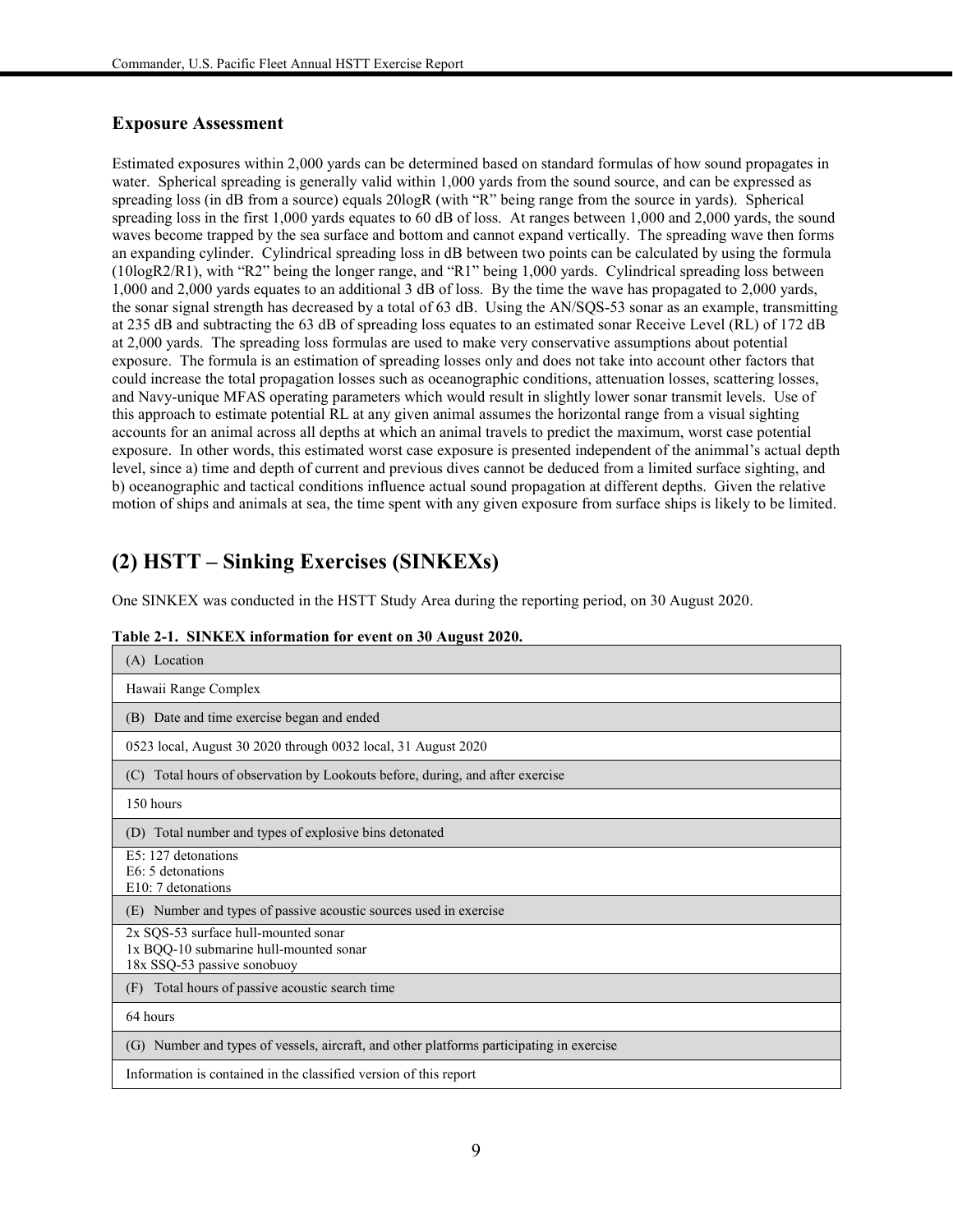| (H) Wave height in feet (high, low, average) during exercise                                                                                                                                                                                                                                                                               |
|--------------------------------------------------------------------------------------------------------------------------------------------------------------------------------------------------------------------------------------------------------------------------------------------------------------------------------------------|
| 6,5,5                                                                                                                                                                                                                                                                                                                                      |
| Narrative description of sensors and platforms utilized for marine mammal detection and timeline illustrating how<br>(I)<br>marine mammal detection was conducted                                                                                                                                                                          |
| In addition to surface ship Lookouts, aircraft surveys were conducted throughout the day. Each survey covered a 10NM circle<br>around the hulk at an altitude of 1,000 feet or less. Aircraft included 2x S-61N helicopters and 3x<br>P-8 maritime patrol aircraft. 18 passive sonobuoys were deployed to monitor during the torpedo shot. |
| Timeline (all times local):                                                                                                                                                                                                                                                                                                                |
| 0622 Sunrise                                                                                                                                                                                                                                                                                                                               |
| 0600-0800 Mammal survey                                                                                                                                                                                                                                                                                                                    |
| 1330-1400 Helicopter mammal survey                                                                                                                                                                                                                                                                                                         |
| 1530-1610 Helicopter mammal survey                                                                                                                                                                                                                                                                                                         |
| 1730-1800 P-8 mammal survey; buoy field deployed                                                                                                                                                                                                                                                                                           |
| 1858 Sunset                                                                                                                                                                                                                                                                                                                                |
| 2100-2130 Surface ship infrared mammal survey                                                                                                                                                                                                                                                                                              |

### **(3) HSTT – Summary of Sources Used**

This section summarizes total annual usage of each type of sound source used for training within HSTT from 21 December 2019 to 20 December 2020, which constitutes Year 2 of the 7-year authorization.

### **(i) Total annual hours or quantity of each bin of sonar or other acoustic sources**

|                 | <b>Authorized sound sources</b><br>from HSTT Final Rule                                          | <b>Authorized Amount</b><br>(21Dec19-<br>20Dec20) | <b>Actual Usage</b><br>(21Dec19-<br>20Dec20) | % Used of<br><b>Authorized</b><br>Amount |
|-----------------|--------------------------------------------------------------------------------------------------|---------------------------------------------------|----------------------------------------------|------------------------------------------|
|                 | (i) Acoustic Sources Used During Annual Training                                                 |                                                   |                                              |                                          |
| LF5             | LF sources less than $180$ dB                                                                    | 9 hours                                           | $\ast$                                       | $\ast$                                   |
| LF <sub>6</sub> | LF sources greater than 200 dB with long pulse<br>lengths                                        | 137 hours                                         | $\ast$                                       | $\ast$                                   |
| MF1             | Hull-mounted surface ship sonars<br>(e.g. AN/SQS-53C and AN/SQS-60)                              | 5,498 hours                                       | $\ast$                                       | $\ast$                                   |
| MF1K            | Kingfisher & SOA modes associated with MF1<br>sonars                                             | 100 hours                                         | $\ast$                                       | $\ast$                                   |
| MF3             | Hull-mounted submarine sonars<br>$(e.g. AN/BQQ-10)$                                              | $2,100$ hours                                     | $\ast$                                       | $\ast$                                   |
| MF4             | Helicopter-deployed dipping sonars<br>$(e.g. AN/AQS-22)$                                         | 388 hours                                         | $\ast$                                       | $\ast$                                   |
| MF5             | Active acoustic sonobuoys (e.g. DICASS)                                                          | 5,733 count                                       | $\ast$                                       | $\ast$                                   |
| MF <sub>6</sub> | Underwater sound signal devices (e.g. MK 84 SUS)                                                 | 9 hours                                           | $\ast$                                       | $\ast$                                   |
| MF11            | Hull-mounted surface ship sonars with an active<br>duty cycle greater than 80% (e.g. AN/SQS-53C) | 744 hours                                         | $\ast$                                       | $\ast$                                   |
| <b>MF12</b>     | Towed array surface ship sonars with an active duty<br>cycle greater than 80%                    | 180 hours                                         | $\ast$                                       | $\ast$                                   |
| HF1             | Hull-mounted submarine sonars (e.g. AN/BQQ-10)                                                   | 1,793 hours                                       | $\ast$                                       | $\ast$                                   |
| HF3             | Other hull-mounted submarine sonars                                                              | 274 hours                                         | $\ast$                                       | $\ast$                                   |
| HF4             | Mine detection, classification, and neutralization<br>sonar (e.g. AN/SQS-20)                     | $2,145$ hours                                     | $\ast$                                       | $\ast$                                   |
| HF8             | Hull-mounted surface ship sonars (e.g. AN/SQS-<br>61)                                            | 102 hours                                         | $\ast$                                       | $\ast$                                   |
| ASW1            | MF systems operating above 200 dB                                                                | 215 hours                                         | $\ast$                                       | $\ast$                                   |
| ASW2            | MF Multistatic Active Coherent sonobuoy                                                          | 689 count                                         | $\ast$                                       | $\ast$                                   |

#### **Table 3-1. Annual Training Acoustic Source Usage within the HSTT Study Area by Source Bin.**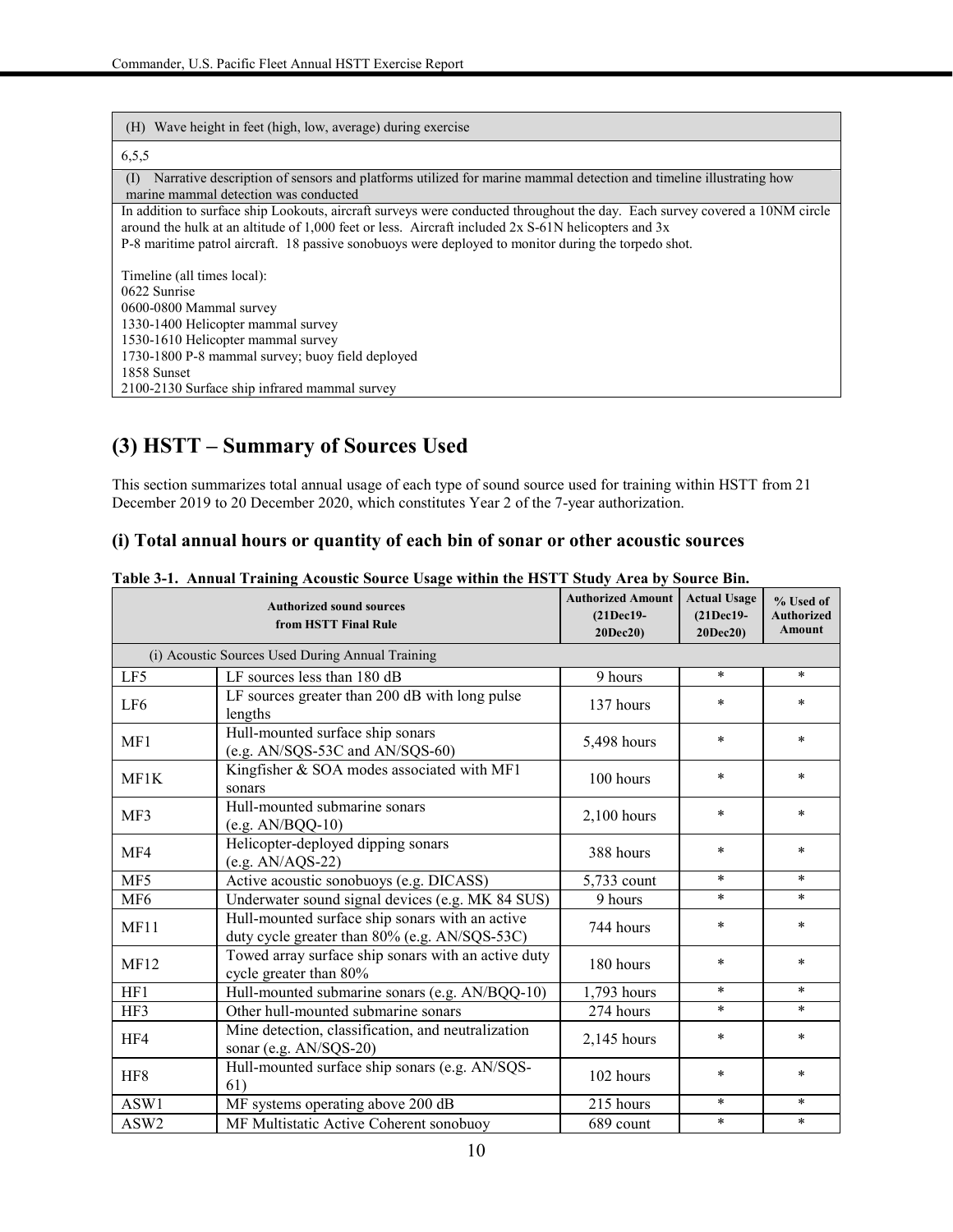|                  | $(e.g. AN/SSQ-125)$                                                                   |               |          |        |
|------------------|---------------------------------------------------------------------------------------|---------------|----------|--------|
| ASW3             | MF towed acoustic countermeasure systems<br>$(e.g. AN/SLQ-25)$                        | 5,341 hours   | $\ast$   | $\ast$ |
| ASW4             | MF expendable active acoustic device<br>countermeasures (e.g. MK 3)                   | $1,289$ count | $\ast$   | $\ast$ |
| ASW <sub>5</sub> | MF sonobuoys with high duty cycles                                                    | 254 hours     | $\ast$   | $\ast$ |
| TORP1            | Lightweight torpedo (e.g. MK 46/MK 54)                                                | 229 count     | $\ast$   | $\ast$ |
| TORP2            | Heavyweight torpedo (e.g. MK 48)                                                      | 502 count     | $\ast$   | $\ast$ |
| FLS <sub>2</sub> | HF sources with short pulse lengths, narrow beam<br>widths, and focused beam patterns | 28 hours      | $\ast$   | $\ast$ |
| M <sub>3</sub>   | MF acoustic modems (greater than 190 dB)                                              | 39 hours      | $\ast$   | $\ast$ |
| SAS <sub>2</sub> | HF SAS systems                                                                        | 900 hours     | $\ast$   | $\ast$ |
| SAS4             | MF to HF broadband mine countermeasure sonar                                          | 42 hours      | $\ast$   | $\ast$ |
| Pile driving     | Pile driving (impact)                                                                 | 238 count     | $\Omega$ | $0\%$  |
| Pile removal     | Vibratory pile removal                                                                | 238 count     | $\Omega$ | $0\%$  |

\*Information is presented in the classified version of this report

### **(ii) Total annual expended/detonated ordnance for each explosive bin**

| <b>Authorized sound sources</b><br>from HSTT Final Rule |                                               | <b>Authorized Amount</b><br>(21Dec19-<br>20Dec20) | <b>Actual Usage</b><br>$(21$ Dec $19-$<br>20Dec20 | % Used of<br><b>Authorized</b><br>Amount |
|---------------------------------------------------------|-----------------------------------------------|---------------------------------------------------|---------------------------------------------------|------------------------------------------|
| (ii)                                                    | Explosive Sources Used During Annual Training |                                                   |                                                   |                                          |
| E1                                                      | Medium-caliber projectile                     | 2,940 detonations                                 | $\Omega$                                          | $0\%$                                    |
| E2                                                      | Medium-caliber projectile                     | 1,746 detonations                                 | 494                                               | 28%                                      |
| E3                                                      | Large-caliber projectile                      | 2,797 detonations                                 | 2,068                                             | 74%                                      |
| E4                                                      | Mine neutralization charge                    | 38 detonations                                    | 96                                                | $253\%$ <sup>1</sup>                     |
| E5                                                      | 5-inch projectile                             | 4,759 detonations                                 | 914                                               | 19%                                      |
| E6                                                      | Hellfire missile                              | 579 detonations                                   | 90                                                | 16%                                      |
| E7                                                      | Demo block / shaped charge                    | 13 detonations                                    | 8                                                 | 62%                                      |
| E8                                                      | Maverick missile                              | 34 detonations                                    | 16                                                | 46%                                      |
| E9                                                      | 500 lb. bomb                                  | 421 detonations                                   | 18                                                | $4\%$                                    |
| E10                                                     | Harpoon missile / 1,000 lb. bomb              | 220 detonations                                   | 26                                                | 12%                                      |
| E11                                                     | 650 lb. mine                                  | 10 detonations                                    | $\theta$                                          | $0\%$                                    |
| E12                                                     | $2,000$ lb. bomb                              | 16 detonations                                    | $\theta$                                          | $0\%$                                    |
| E13                                                     | Multiple Mat Weave charges                    | 9 detonations                                     | 8                                                 | 89%                                      |

|  |  |  | Table 3-2. Annual Training Explosive Source Usage within the HSTT Study Area by Source Bin. |  |  |  |
|--|--|--|---------------------------------------------------------------------------------------------|--|--|--|
|--|--|--|---------------------------------------------------------------------------------------------|--|--|--|

<sup>1</sup>Bin E4 within permitted 7-yr authorizations (38%).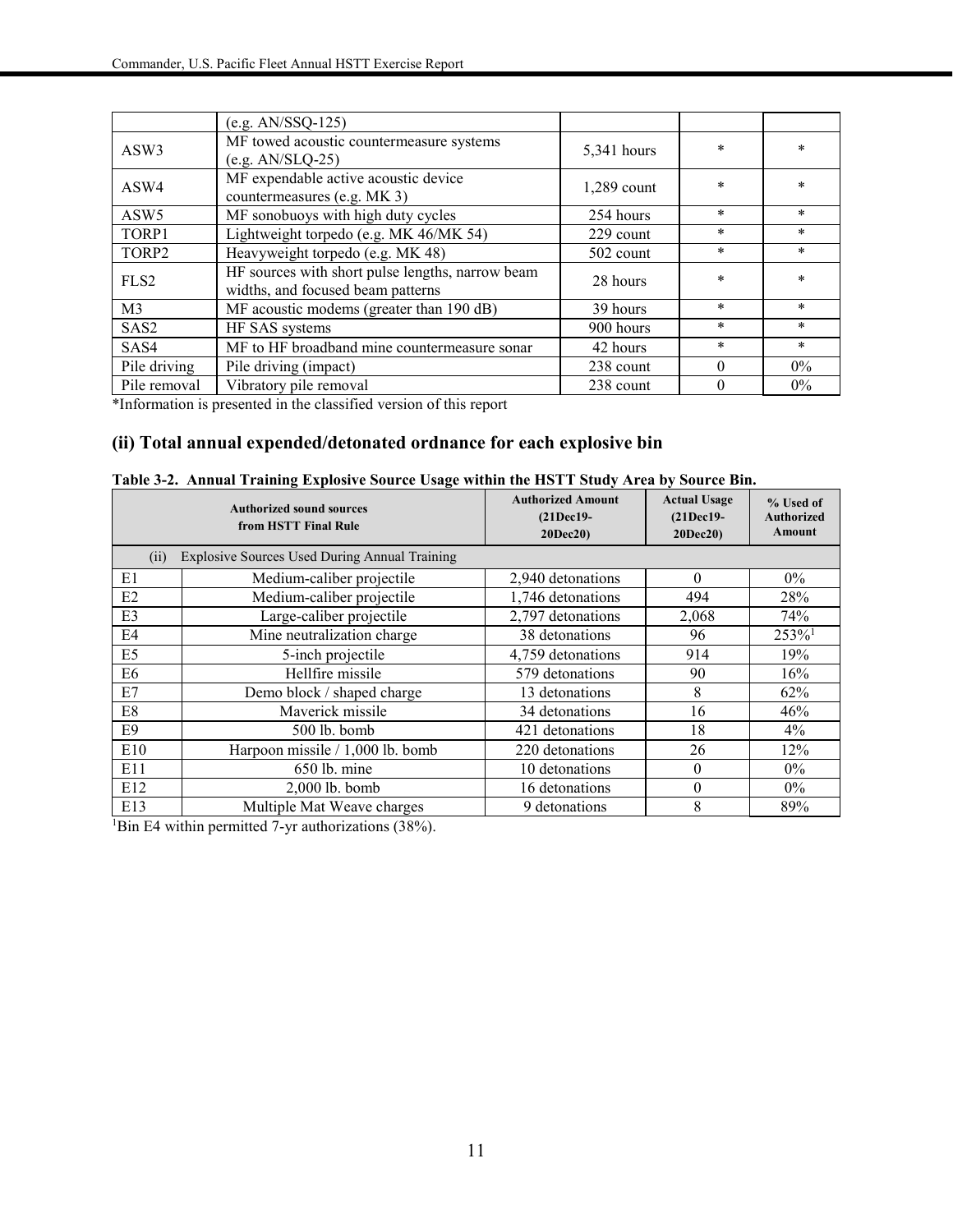| <b>Sound Source Bin</b> | Year 1<br><b>Actual Usage</b><br>(21Dec18-<br>20Dec19) | Year 2<br><b>Actual Usage</b><br>(21Dec19-<br>20Dec20) | 7-yr Authorized<br>Amount<br>(21Dec18-<br>20Dec25) | 7-yr Cumulative<br><b>Actual Usage</b><br>(21Dec18-<br>20Dec23) | % Used of 7-yr<br><b>Authorized Amount</b> |
|-------------------------|--------------------------------------------------------|--------------------------------------------------------|----------------------------------------------------|-----------------------------------------------------------------|--------------------------------------------|
|                         | (i) Acoustic Sources Used During Annual Training       |                                                        |                                                    |                                                                 |                                            |
| LF5                     | $\ast$                                                 | $\ast$                                                 | 65                                                 | $\ast$                                                          | $\ast$                                     |
| LF6                     | $\ast$                                                 | $\ast$                                                 | 956                                                | $\ast$                                                          | $\ast$                                     |
| MF1                     | $\ast$                                                 | $\ast$                                                 | 38,489                                             | $\ast$                                                          | ∗                                          |
| MF1K                    | $\ast$                                                 | $\ast$                                                 | 700                                                | $\ast$                                                          | ∗                                          |
| MF3                     | $\ast$                                                 | $\ast$                                                 | 14,700                                             | $\ast$                                                          | $\ast$                                     |
| MF4                     | $\ast$                                                 | $\ast$                                                 | 2,719                                              | $\ast$                                                          | $\ast$                                     |
| MF5                     | $\ast$                                                 | $\ast$                                                 | 40,128                                             | $\ast$                                                          | $\ast$                                     |
| MF <sub>6</sub>         | $\ast$                                                 | $\ast$                                                 | 63                                                 | $\ast$                                                          | $\ast$                                     |
| MF11                    | $\ast$                                                 | $\ast$                                                 | 5,205                                              | $\ast$                                                          | ∗                                          |
| <b>MF12</b>             | $\ast$                                                 | $\ast$                                                 | 1,260                                              | $\ast$                                                          | $\ast$                                     |
| HF1                     | $\ast$                                                 | $\ast$                                                 | 12,550                                             | $\ast$                                                          | $\ast$                                     |
| HF3                     | $\ast$                                                 | $\ast$                                                 | 1,919                                              | $\ast$                                                          | $\ast$                                     |
| HF4                     | $\ast$                                                 | $\ast$                                                 | 15,012                                             | $\ast$                                                          | $\ast$                                     |
| HF8                     | $\ast$                                                 | $\ast$                                                 | 711                                                | $\ast$                                                          | $\ast$                                     |
| ASW1                    | $\ast$                                                 | $\ast$                                                 | 1,503                                              | $\ast$                                                          | ∗                                          |
| ASW2                    | $\ast$                                                 | $\ast$                                                 | 4,824                                              | $\ast$                                                          | ∗                                          |
| ASW3                    | $\ast$                                                 | $\ast$                                                 | 37,385                                             | $\ast$                                                          | $\ast$                                     |
| ASW4                    | $\ast$                                                 | $\ast$                                                 | 9,023                                              | $\ast$                                                          | $\ast$                                     |
| ASW5                    | $\ast$                                                 | $\ast$                                                 | 1,780                                              | $\ast$                                                          | $\ast$                                     |
| TORP1                   | $\ast$                                                 | $\ast$                                                 | 1,605                                              | $\ast$                                                          | $\ast$                                     |
| TORP2                   | $\ast$                                                 | ∗                                                      | 3,515                                              | $\ast$                                                          | ∗                                          |
| FLS2                    | $\ast$                                                 | $\ast$                                                 | 196                                                | $\ast$                                                          | $\ast$                                     |
| M <sub>3</sub>          | $\ast$                                                 | $\ast$                                                 | 274                                                | $\ast$                                                          | $\ast$                                     |
| SAS2                    | $\ast$                                                 | $\ast$                                                 | 6,297                                              | $\ast$                                                          | $\ast$                                     |
| SAS4                    | $\ast$                                                 | $\ast$                                                 | 294                                                | $\ast$                                                          | $\ast$                                     |
| Pile driving            | $\boldsymbol{0}$                                       | $\boldsymbol{0}$                                       | 1,666                                              | $\boldsymbol{0}$                                                | $0\%$                                      |
| Pile removal            | $\theta$                                               | $\theta$                                               | 1,666                                              | $\boldsymbol{0}$                                                | $0\%$                                      |
|                         | (ii) Explosive Sources Used During Annual Training     |                                                        |                                                    |                                                                 |                                            |
| E1                      | 2,629                                                  | $\boldsymbol{0}$                                       | 20,580                                             | 2,629                                                           | 13%                                        |
| E2                      | 492                                                    | 494                                                    | 12,222                                             | 986                                                             | $8\%$                                      |
| E <sub>3</sub>          | 405                                                    | 2,068                                                  | 19,579                                             | 2,473                                                           | 13%                                        |
| E4                      | $\overline{4}$                                         | 96                                                     | 266                                                | 100                                                             | 38%                                        |
| E <sub>5</sub>          | 773                                                    | 914                                                    | 33,310                                             | 1,687                                                           | 5%                                         |
| E <sub>6</sub>          | 35                                                     | 90                                                     | 4,056                                              | 125                                                             | $3\%$                                      |
| E7                      | $\,1$                                                  | $\overline{8}$                                         | 91                                                 | 9                                                               | $10\%$                                     |
| $\rm E8$                | 17                                                     | 16                                                     | 241                                                | 33                                                              | 14%                                        |
| E <sub>9</sub>          | 38                                                     | 18                                                     | 2,950                                              | 56                                                              | $2\%$                                      |
| E10                     | 16                                                     | 26                                                     | 1,543                                              | 42                                                              | 3%                                         |
| E11                     | $\mathbf{1}$                                           | $\boldsymbol{0}$                                       | 69                                                 | $\mathbf{1}$                                                    | $1\%$                                      |
| E12                     | $\boldsymbol{0}$                                       | $\boldsymbol{0}$                                       | 114                                                | $\boldsymbol{0}$                                                | $0\%$                                      |
| E13                     | $\boldsymbol{0}$                                       | $\sqrt{8}$                                             | 63                                                 | $8\,$                                                           | 13%                                        |

**Table 3-3. 7-year Cumulative Training Sound Source Usage within the HSTT Study Area by Source Bin.**

\*Information is presented in the classified version of this report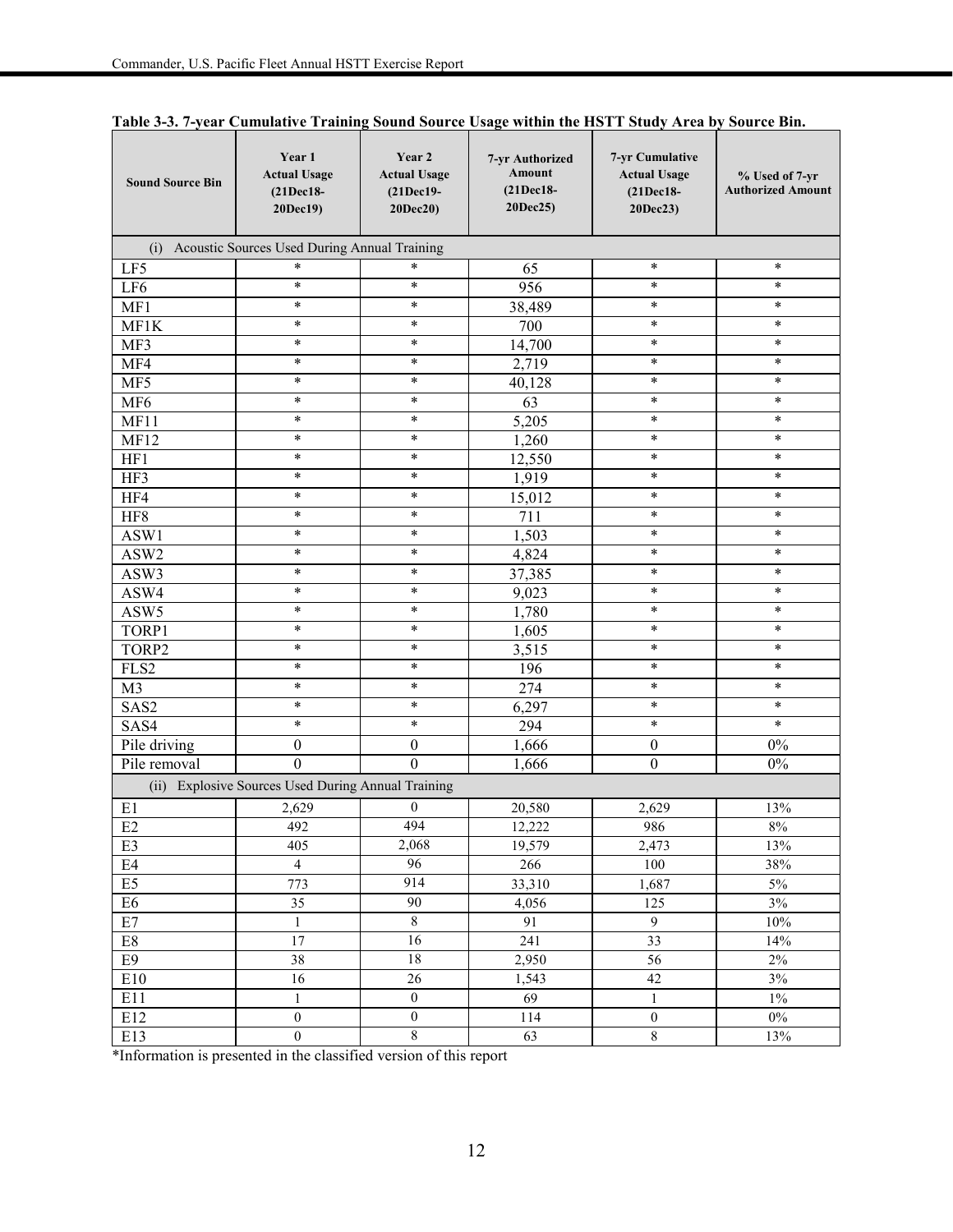### **(4) HSTT – Humpback Whale Special Reporting Area (December 15 – April 15)**

The amount of surface ship hull-mounted mid-frequency active sonar used for training in the six Humpback Whale Special Reporting Areas during this period is presented in the classified version of this report.

### **(5) HSTT – HSTT Study Area Mitigation Areas**

The amount of active sonar and in-water explosives used for training in the HSTT Study Area Mitigation Areas is shown in **Tables 5-1** through **5-6** below.

**Table 5-1. Training Active Sonar & In-Water Explosive Usage within the Hawaii Island Mitigation Area (year-round).**

|                     | Actual Usage <sup>1</sup>                            |   |
|---------------------|------------------------------------------------------|---|
| MF1                 | Hull-mounted surface ship sonars (e.g. AN/SQS-53/60) |   |
| MF4                 | Helicopter-deployed dipping sonars (e.g. AN/AQS-22)  | * |
| In-Water Explosives | All Explosive Bins                                   |   |

<sup>1</sup>MF1 usage did not exceed 300 hours and MF4 usage did not exceed 20 hours

\*Information is presented in the classified version of this report

#### **Table 5-2. Training Active Sonar & In-Water Explosive Usage within the 4-Islands Region Mitigation Area (November 15 through April 15 for active sonar; year-round for explosives).**

| <b>Authorized sound sources</b><br>from HSTT Final Rule |                                                      | <b>Actual Usage</b> |
|---------------------------------------------------------|------------------------------------------------------|---------------------|
| MF1                                                     | Hull-mounted surface ship sonars (e.g. AN/SQS-53/60) |                     |
| In-Water Explosives                                     | All Explosive Bins                                   |                     |

\*Information is presented in the classified version of this report

#### **Table 5-3. Training Active Sonar & In-Water Explosive Usage within the San Diego Arc Mitigation Area (June 1 through October 31).**

| <b>Authorized sound sources</b><br>from HSTT Final Rule |                                                      | Actual Usage <sup>1</sup> |
|---------------------------------------------------------|------------------------------------------------------|---------------------------|
| MF1                                                     | Hull-mounted surface ship sonars (e.g. AN/SQS-53/60) |                           |
| In-Water Explosives<br>All Explosive Bins               |                                                      |                           |

1 Combined MF1 usage did not exceed 200 hours

\*Information is presented in the classified version of this report

#### **Table 5-4. Training Active Sonar & In-Water Explosive Usage within the San Nicholas Island Mitigation Area (June 1 through October 31).**

| <b>Authorized sound sources</b><br>from HSTT Final Rule |                                                      | Actual Usage <sup>1</sup> |
|---------------------------------------------------------|------------------------------------------------------|---------------------------|
| MF1                                                     | Hull-mounted surface ship sonars (e.g. AN/SOS-53/60) |                           |
| In-Water Explosives                                     | All Explosive Bins                                   |                           |
| .<br>.<br>.                                             | $\cdots$                                             |                           |

<sup>1</sup>Combined MF1 usage did not exceed 200 hours

\*Information is presented in the classified version of this report